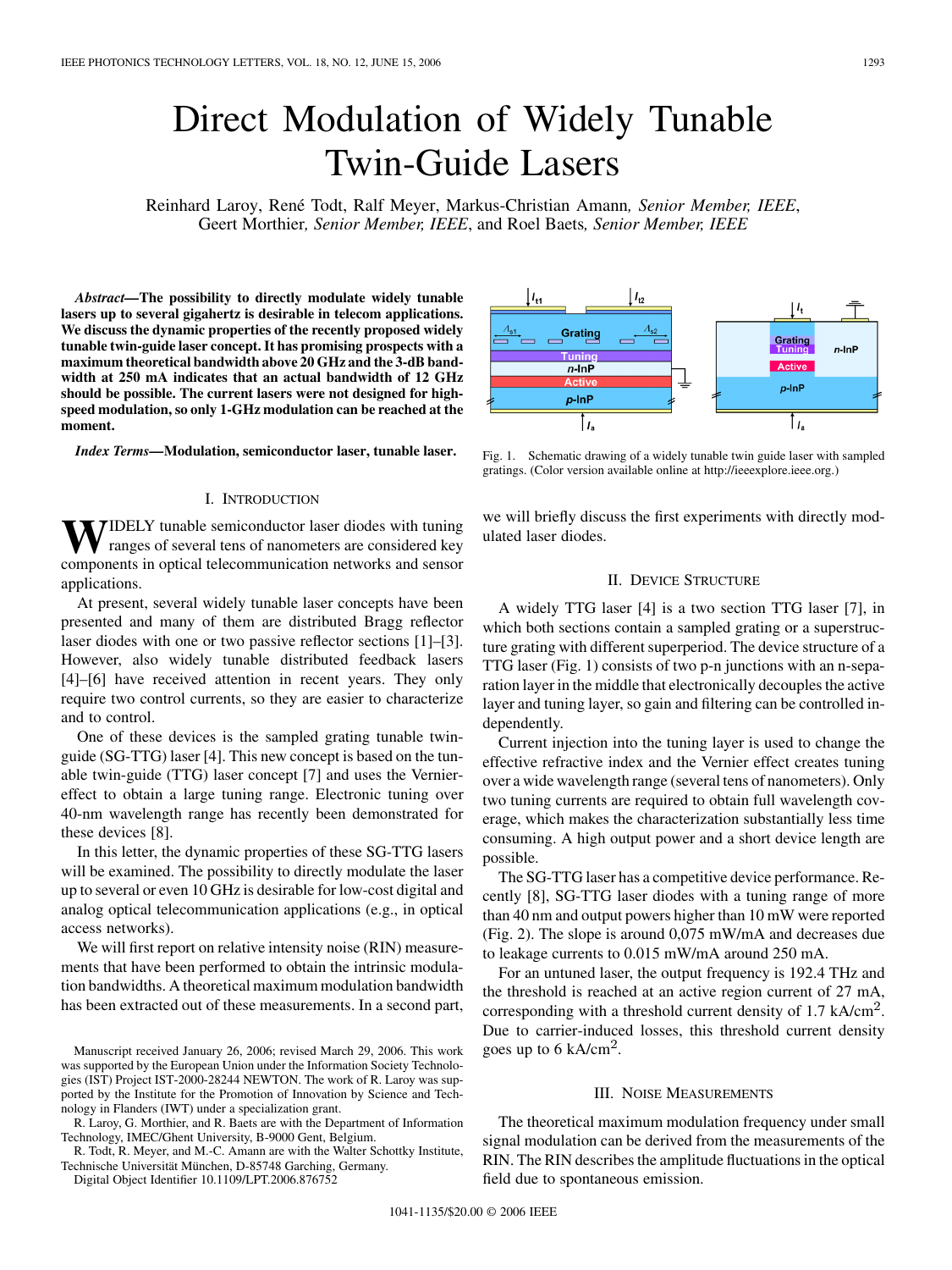

Fig. 2. Light output–current–voltage characteristic of a SG-TTG.



Fig. 3. RIN measurements of an SG-TTG laser for different active current values and tuning currents set to an output frequency of 195.1 THz.

The measured RIN results of an SG-TTG laser with a total length of 1200  $\mu$ m for different values of the active current and zero tuning currents are shown in Fig. 3. These measurements can be fitted to the formula for the RIN to extract the resonance frequency  $f_r$  and the damping  $\gamma$ 

$$
RIN(f) = A \frac{f^2 + \left(\frac{\gamma}{2\pi}\right)^2}{\left(f_r^2 - f^2\right)^2 + \left(\frac{\gamma}{2\pi}\right)^2 f^2}.
$$
 (1)

Far above threshold, the resonance frequency  $f_r$  and the damping  $\gamma$  are connected by the K-factor [[9\]](#page-2-0)

$$
\gamma = \gamma_0 + K f_r^2. \tag{2}
$$

The  $K$ -factor is determined by the photon lifetime of the laser cavity and is inversely proportional to the maximum intrinsic modulation bandwidth [\[9](#page-2-0)]

$$
f_{\text{max,damping}} = \frac{2\pi\sqrt{2}}{K}.
$$
 (3)

The extracted theoretical values for the maximum intrinsic modulation bandwidth are given for several ITU frequencies in



Fig. 4. Theoretical indication of actual bandwidth of an SG-TTG laser through modulation response formula.

Fig. 4. The variation of this theoretical bandwidth between 17 and 23 GHz is due to the wavelength dependence of the material and optical cavity parameters. These values for  $f_{\text{max, damping}}$ are, however, the highest reported so far for tunable laser diodes. Only the Modulated Grating Y laser comes in the neighborhood [[3\]](#page-2-0) with a theoretical maximum intrinsic modulation bandwidth up to 20 GHz.

In practice, the performance of the device will be worse than predicted due to the presence of parasitics like stray capacitances parallel to the active region, the resistance of the semiconductor layers, the inductance of bond wires, etc.

The same parameters from the formula (1) are used in the small-signal modulation response formula

$$
|M(f)|^2 = \frac{1}{1 + \left(\frac{f}{f_p}\right)^2} \frac{f_r^4}{\left(f_r^2 - f^2\right)^2 + \left(\frac{\gamma}{2\pi}\right)^2 f^2} \tag{4}
$$

with  $f_p$  the parasitic cutoff frequency. An indication of the a more realistic theoretical 3-dB bandwidth (without parasitics) can be obtained by inserting the extracted parameters from our RIN fitting at an active current of 250 mA in this modulation response neglecting the parasitic factor. This leads to the 3-dB bandwidth values shown in Fig. 4. For all measured ITU frequencies, a bandwidth higher than 8 GHz and up to 12 GHz is obtained.

The extracted bandwidth is quite uniform over the whole tuning range, this is due to two counteracting effects. The tuning increases the threshold current considerably and this has a decreasing effect on the resonance frequency. On the other hand, the spectral variation of  $dg/dN$  (Fig. 5) compensates this because tuning is toward the high-frequency side where  $dg/dN$  is larger.

These two counteracting effects result in a more or less uniform bandwidth throughout most of the tuning range and, simultaneously explain for the decrease of the bandwidth at the edges of the tuning range where the  $I - I_{\text{th}}$  decrease is the largest and the  $dg/dN$  variations are not strong enough anymore to compensate this. By adjusting the detuning of the gain peak and moving the grating center wavelength to lower frequencies, the average  $dg/dN$  value can be increased without